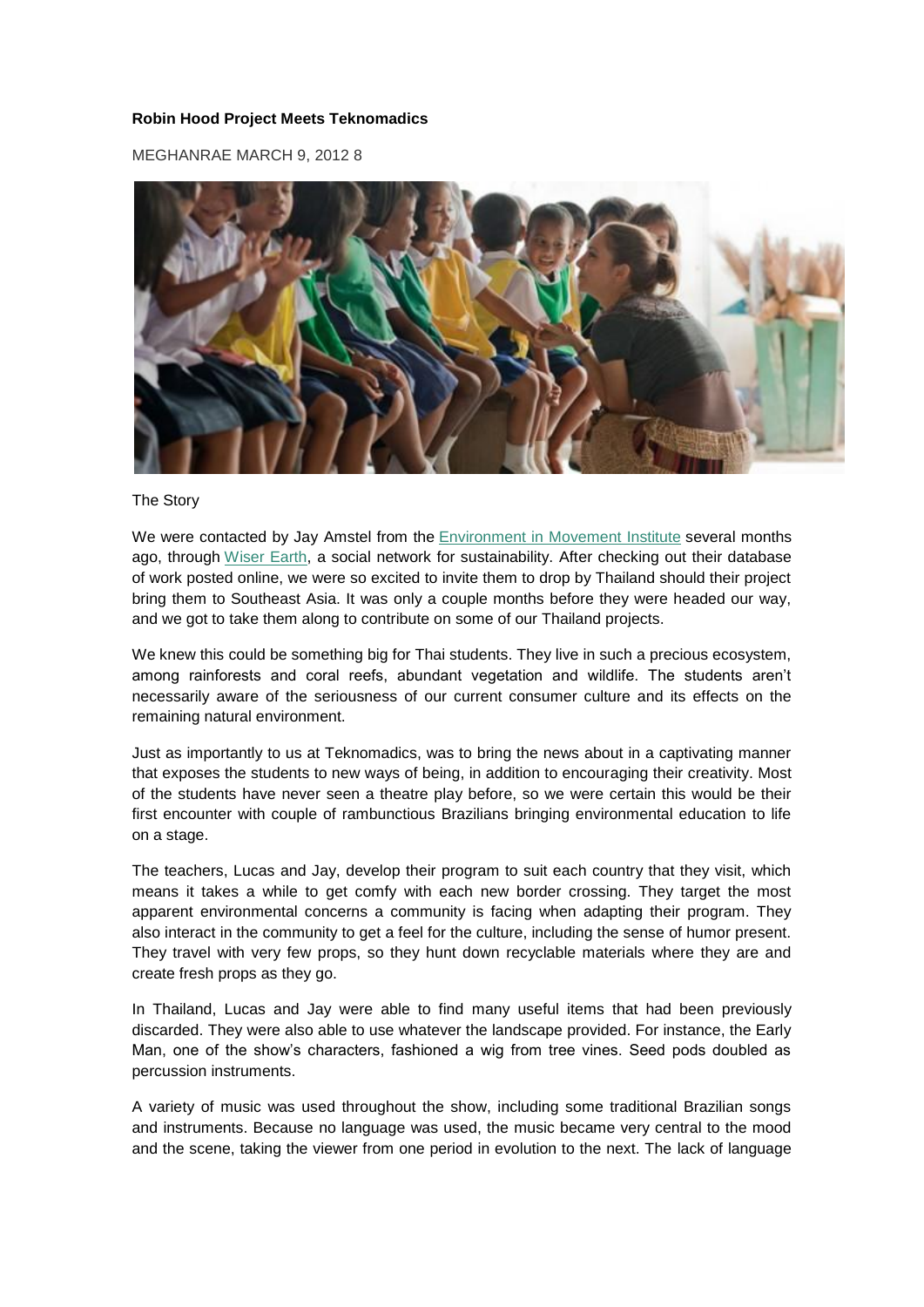was helped along an extra bit by a photo slideshow at most performances. To further clarify the message, a Thai translator was used before and after the 45-minute performance.



## Asteroids Colliding in the Opening Scene

**The message was this:** Our Earth has gone through many changes over the last billion years. Not all of the changes were beneficial. Thoughtless consuming is not the answer, but there are things we can do, such as recycling, reducing toxins in our food and air, and disposing properly of our waste.

**Here's how it played out:** First there were asteroids colliding into one another. The music then leads us to a volcano taking center stage, blowing fire and tossing rocks. Rocks led to dirt, and fire lead to steam. A monkey appeared. The music changed also as the monkey developed higher brain functions, slowly morphing to homo erectus and later to homo sapiens. Water was falling, and the next thing we knew, there was grass and then trees, which soon led to agriculture, hunting, and fishing. This led to trading, monetary systems, consumption. Failure to properly treat our waste led to insect problems, fixed with insecticide. More demand for stuff brought factories, which led to unsafe drinking water. Factory life led people to a cycle of working in unfavorable conditions to buy more unsatisfying stuff. This led to alcoholism. There was only one way out. To collect the trash, and sell it for money. Replant the trees and care for the animals. Each small step helped the Earth take a deep breath, until finally it regained its beauty.

We were forewarned that by about the third performance the guys would find their groove. They weren't exaggerating. It was the third performance that brought about the first success. Prior to that, many cultural mishaps occured, including one that required us to destroy all evidence from the show! Thai culture isn't easy! Still, the teachers from the Institute were not discouraged. In fact, we believe it pushed them to work harder. They were exhausted after finishing one performance, yet went about practicing for the next day right away. They weren't just running through the motions, but giving their best effort. Their commitment to their cause shone brightly. What if we all could take feedback and failure for what it actually is? How quickly we could improve!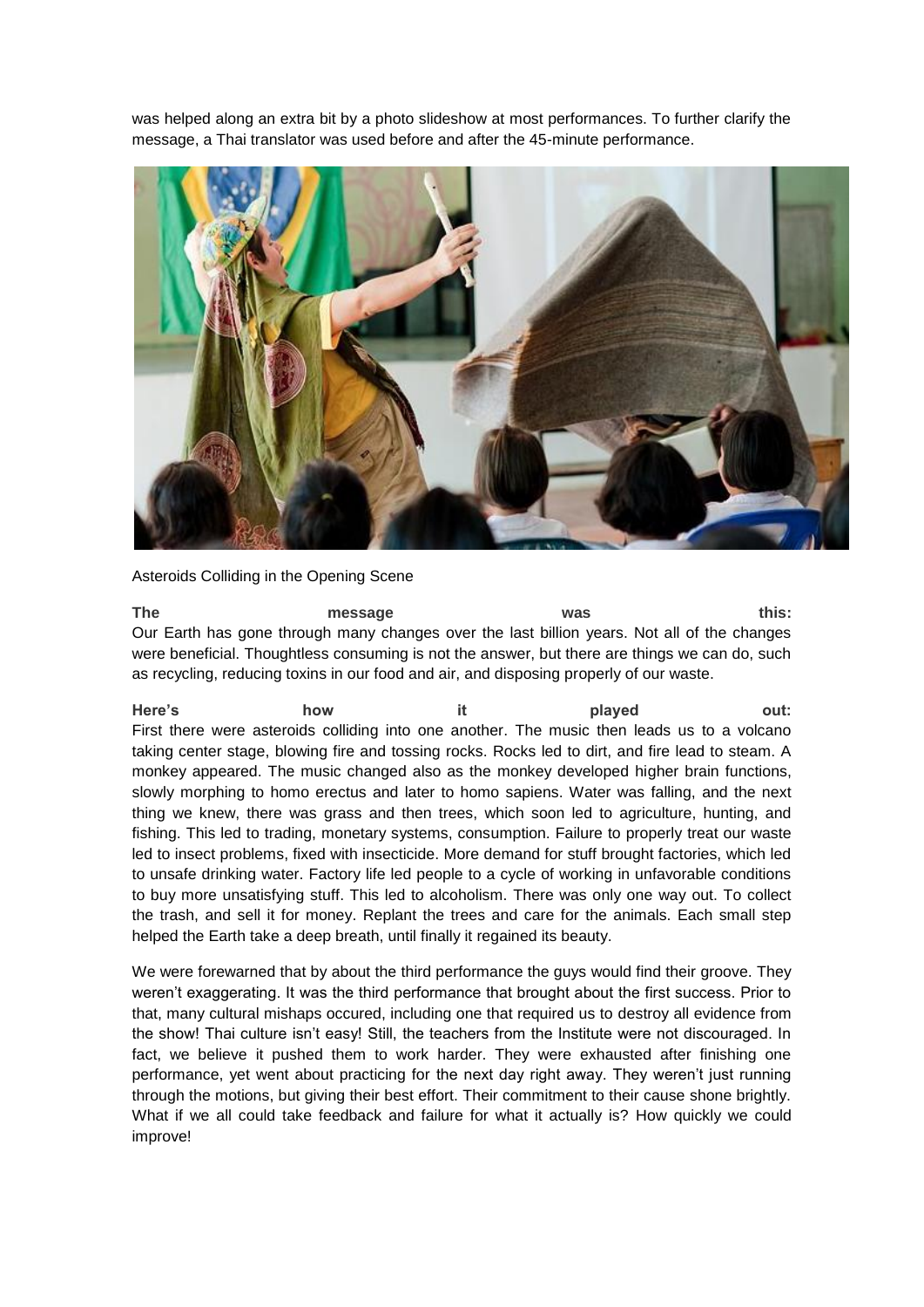

Jay sings a song

The performance was no less than engaging. It was dirty. It was wet. And it included much singing, dancing, climbing, spinning, throwing, jumping, and playing. Neither the Thai teachers nor the students had seen something like this before. The children were standing on their toes, on benches and on tables to get a better view of the characters from the Institute. They were laughing and singing along, enjoying themselves while getting a nice dose of wake-up-andsmell-the-pesticide/trash burning/factories fuming! It is the first time many of the students had been given this message, and it was well received as evidenced by the end of the performance, where the kids passed around a globe and gave it a hug to signify their devotion to keeping it safe and healthy.

The Robin Hood Project sparked the students' interest in the dialogue about our environment with their crazy antics, which allowed Teknomadics to open up the space for an important conversation with the Thai students. The performance was a great addition to the projects we already had underway here in Thailand, such as Thai Youth Theatre and various English Camps. It was really simple to tack a short English lesson on the end of their show while the kids were still focused. Teknomadics brought in litter from the street and talked about Decomposition. Students were overwhelmed to learn how many days, months, or years it takes for common trash to break down. Teknomadics pointed out to the Thai youth that theatre can be used to convey important social messages to a community. Next, we performed a puppet show about littering, with puppets made from recycled materials. We then gave the students time to create and perform their own environmentally-focused puppet show. Thai teachers and translators joined the conversation to impress these lessons upon the students with ease and local wisdom.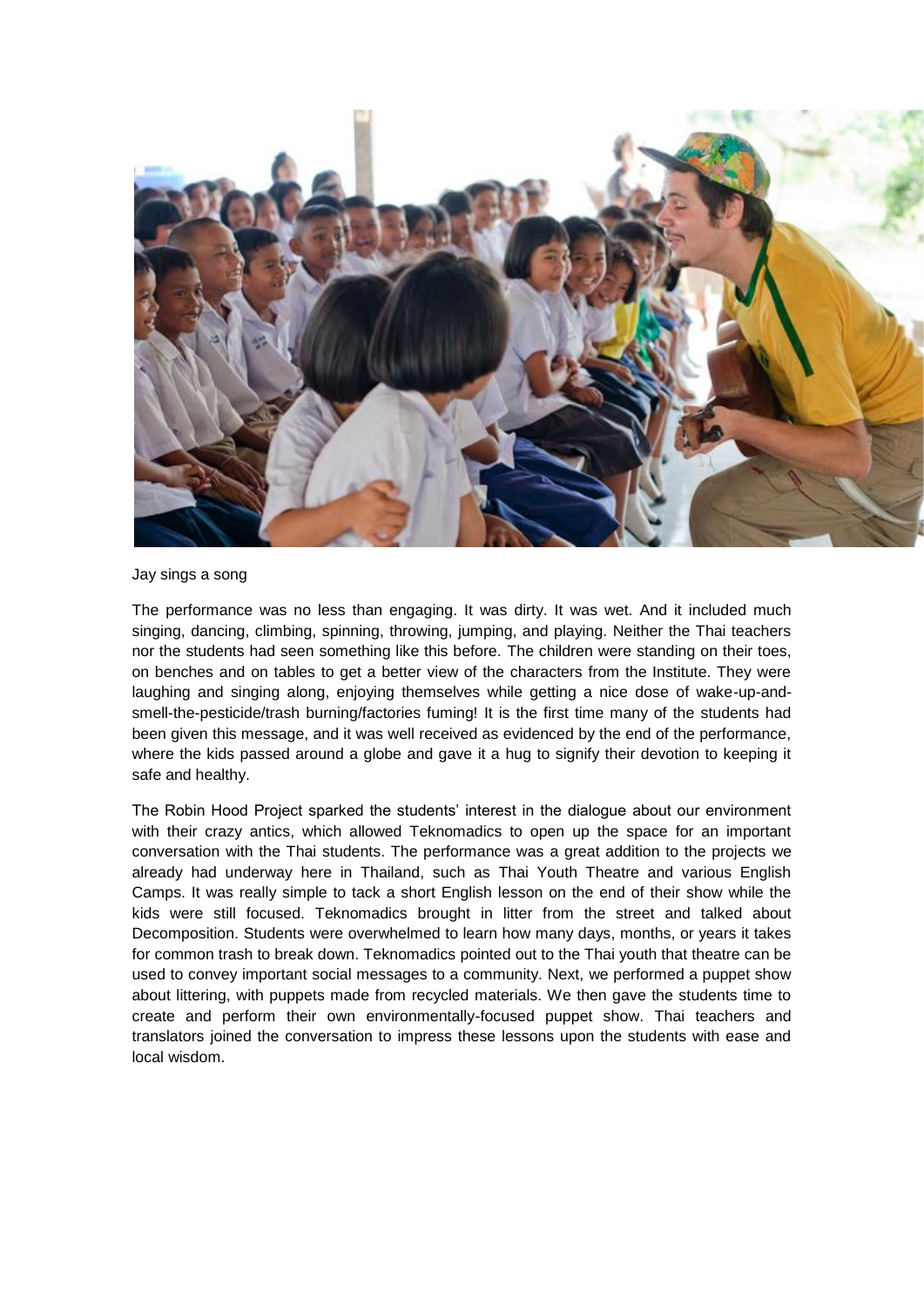

How Long Does This Take to Decompose?

The mission of the Robin Hood Project is one that everyone can support: Protecting our Planet. It is not a job for Thais or Brazilians, but a job for all citizens of our world. We must change our habits to change our lives. Making conscious choices in our lives is more important now than it has ever been before. Many steps are very small and easy for beginners; often they are waiting for us to teach them the way.

**Many Thanks to:** US Peace Corps Volunteers, [Andaman Discoveries,](http://andamandiscoveries.com/) and Bodhi Garrett from [Our Jungle Housef](http://www.khaosokaccommodation.com/)or their donations and help coordinating the events.

**BONUS:** We managed to squeeze in an Indian cooking lesson with Amstel, who has previously run his own veggie temple cafe. Though our samosas weren't as visually appealing as his, they tasted just as good. We all enjoyed shopping atthe local markets and cooking together in the Teknomadic kitchen, where many fresh vegetarian meals were shared.

### How is Life Calling To You?

After Thailand, the guys made a second stop in India before returning to HQ in Brazil where they tirelessly work on their many projects. They truly have their eye on their goal, and rarely lose sight of it. They are an inspiration in the way of following the path you feel called to with courage and high energy, while constantly looking for ways to build on it and improve. Are you ready to answer the call?

**Define your Strengths and Interests.** Jay and Lucas have a wide variety of education in permaculture, sustainability and environment. They have also taken many theatre classes together. This was a natural direction for them to follow. If you list your strengths and interests, it will be easier to see how they are linked. If it's hard to get started, think about how you spend your free time. Ask a friend what strengths they think you possess. We are often much harder on ourselves.

### **Start Locally.** And the control of the control of the control of the control of the control of the control of the control of the control of the control of the control of the control of the control of the control of the co

Today when Jay and Lucas arrive at Brazilian schools, they are rushed by the students like celebrities. Their communities truly appreciate their dedication. Build an idea with a small audience, and at the same time, contribute to your community for lasting support.